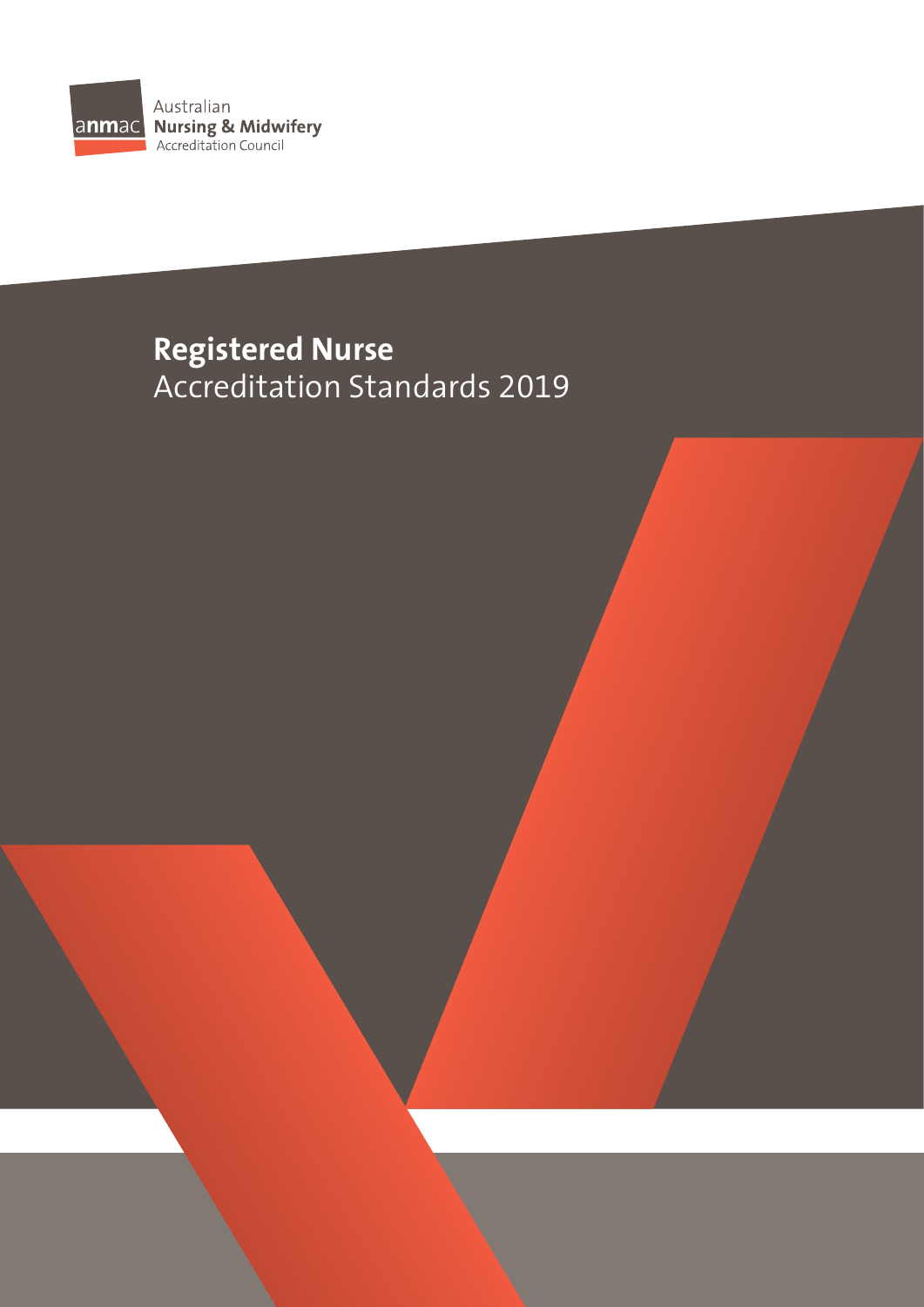#### © ANMAC 2019

This work is copyright. You may download, display, print and reproduce this material in unaltered form only (retaining this notice) for your personal, noncommercial use or use within your organisation. Apart from any use as permitted under the Copyright Act 1968, all other rights are reserved. Requests and inquiries concerning reproduction and rights should be addressed to Copyright, ANMAC, GPO Box 400, Canberra ACT 2601

#### ISBN: 978-0-6487395-0-0

Published by the Australian Nursing and Midwifery Accreditation Council (ANMAC), Canberra, 2019.

This document is online at **<https://www.anmac.org.au/search/publication>**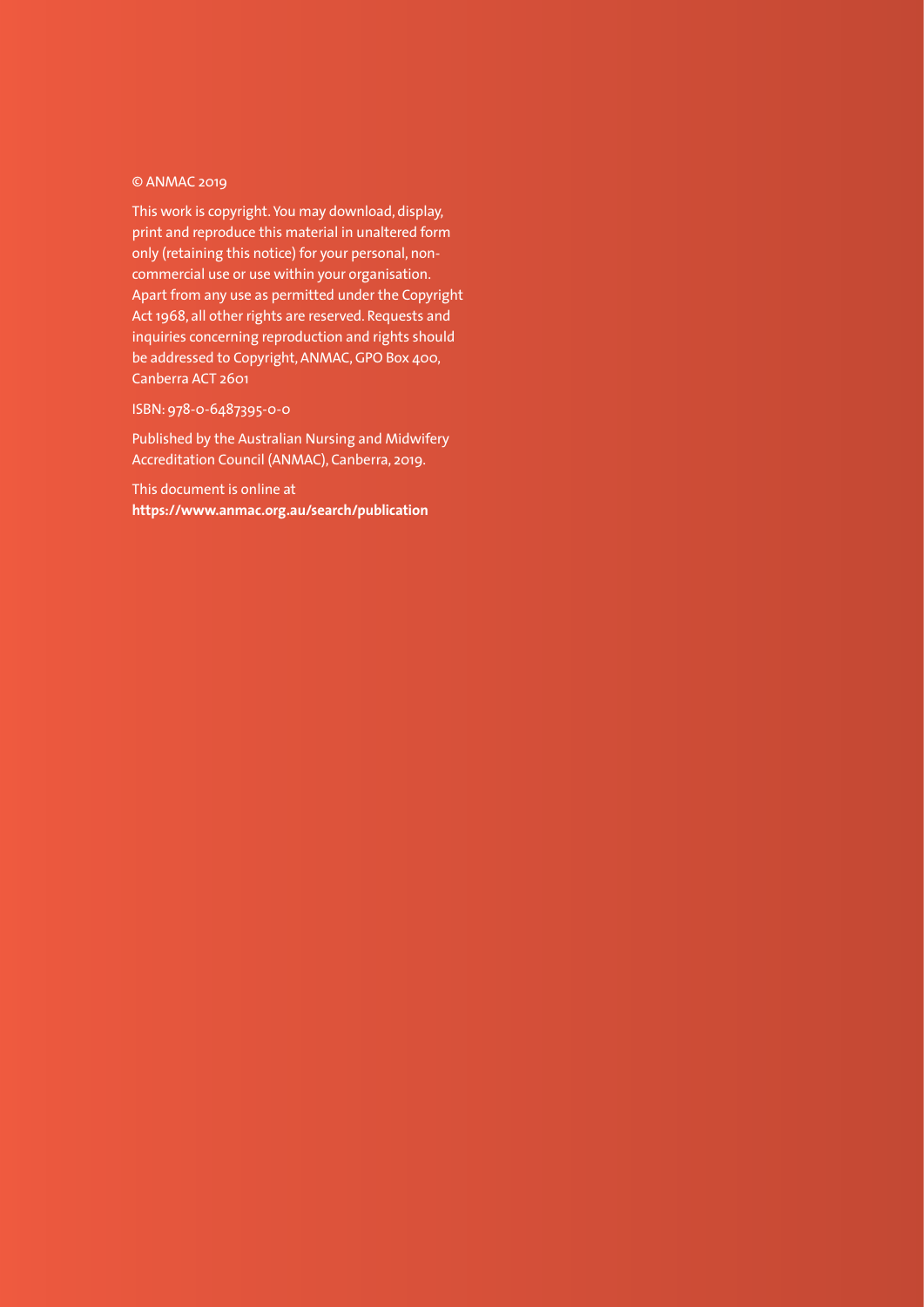# **Contents**

| <b>Acknowledgements</b>                     |                                                        | $\overline{\mathbf{2}}$ |
|---------------------------------------------|--------------------------------------------------------|-------------------------|
|                                             | 1. Preamble                                            | 4                       |
|                                             | 2. Background                                          | 5                       |
| 2.1                                         | Review of the Registered Nurse Accreditation Standards | 5                       |
| 2.2                                         | Consultation one                                       | 6                       |
| 2.3                                         | Consultation two                                       | 8                       |
| 2.4                                         | Consultation three                                     | 10                      |
| 2.5                                         | Regulatory impact assessment                           | 12                      |
| 2.6                                         | Ratification and approval                              | 12                      |
| 3. Introduction                             |                                                        | 13                      |
| 3.1                                         | Use of the Registered Nurse Accreditation Standards    | 13                      |
| 3.2                                         | Essential evidence                                     | 13                      |
| 3.3                                         | Glossary                                               | 13                      |
| 4. Registered Nurse Accreditation Standards |                                                        | 14                      |
| Standard 1: Safety of the public            |                                                        | 14                      |
| Standard 2: Governance                      |                                                        | 15                      |
| Standard 3: Program of study                |                                                        | 16                      |
| Standard 4: Student experience              |                                                        | 17                      |
| Standard 5: Student assessment              |                                                        | 17                      |
| <b>Reference list</b>                       |                                                        | 18                      |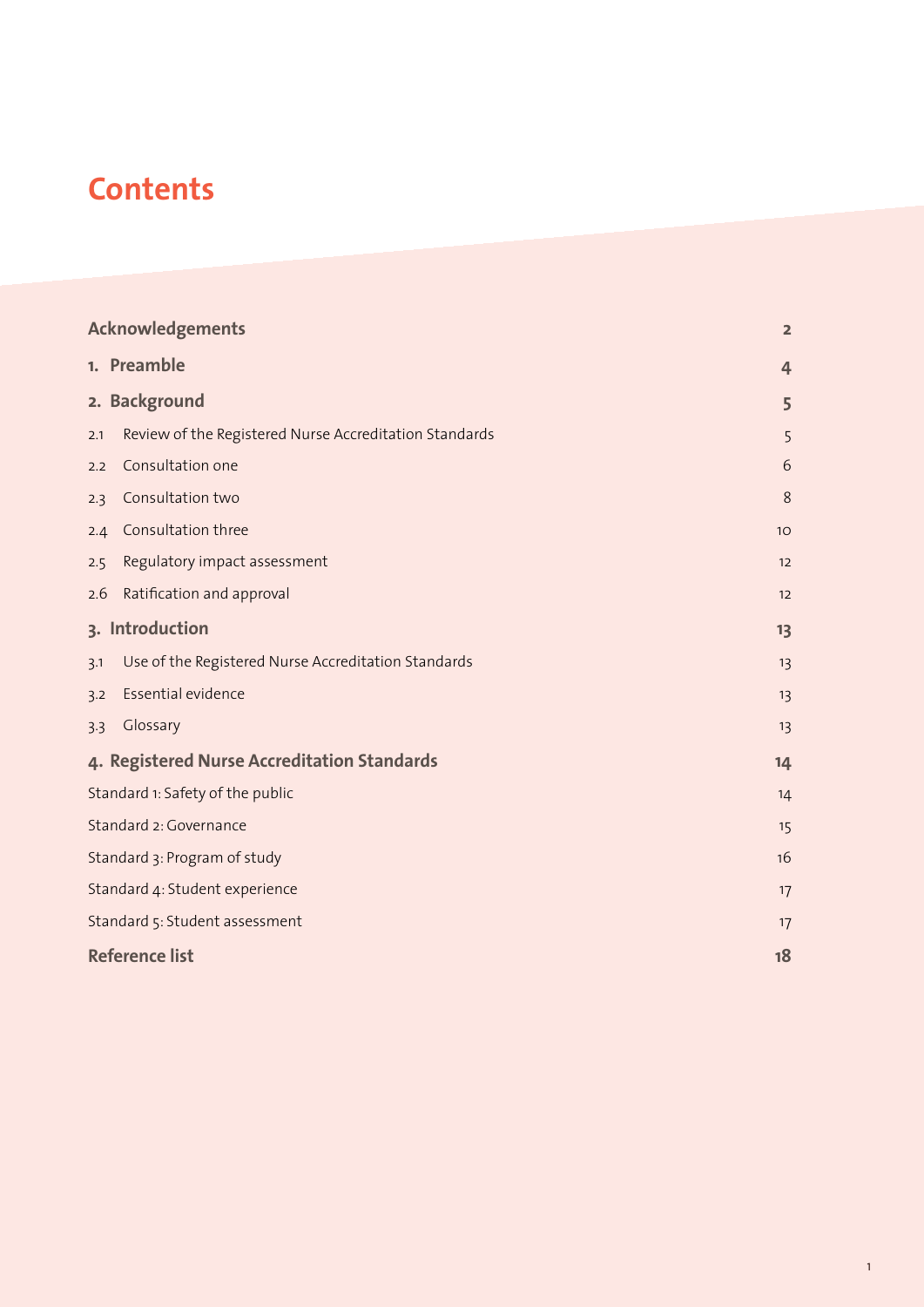<span id="page-3-0"></span>**Acknowledgements**

The Board of the Australian Nursing and Midwifery Accreditation Council (ANMAC) gratefully acknowledges the expertise, time and commitment contributed by each member of the Professional Reference Group (PRG) and ANMAC staff, to review and update these Registered Nurse Accreditation Standards.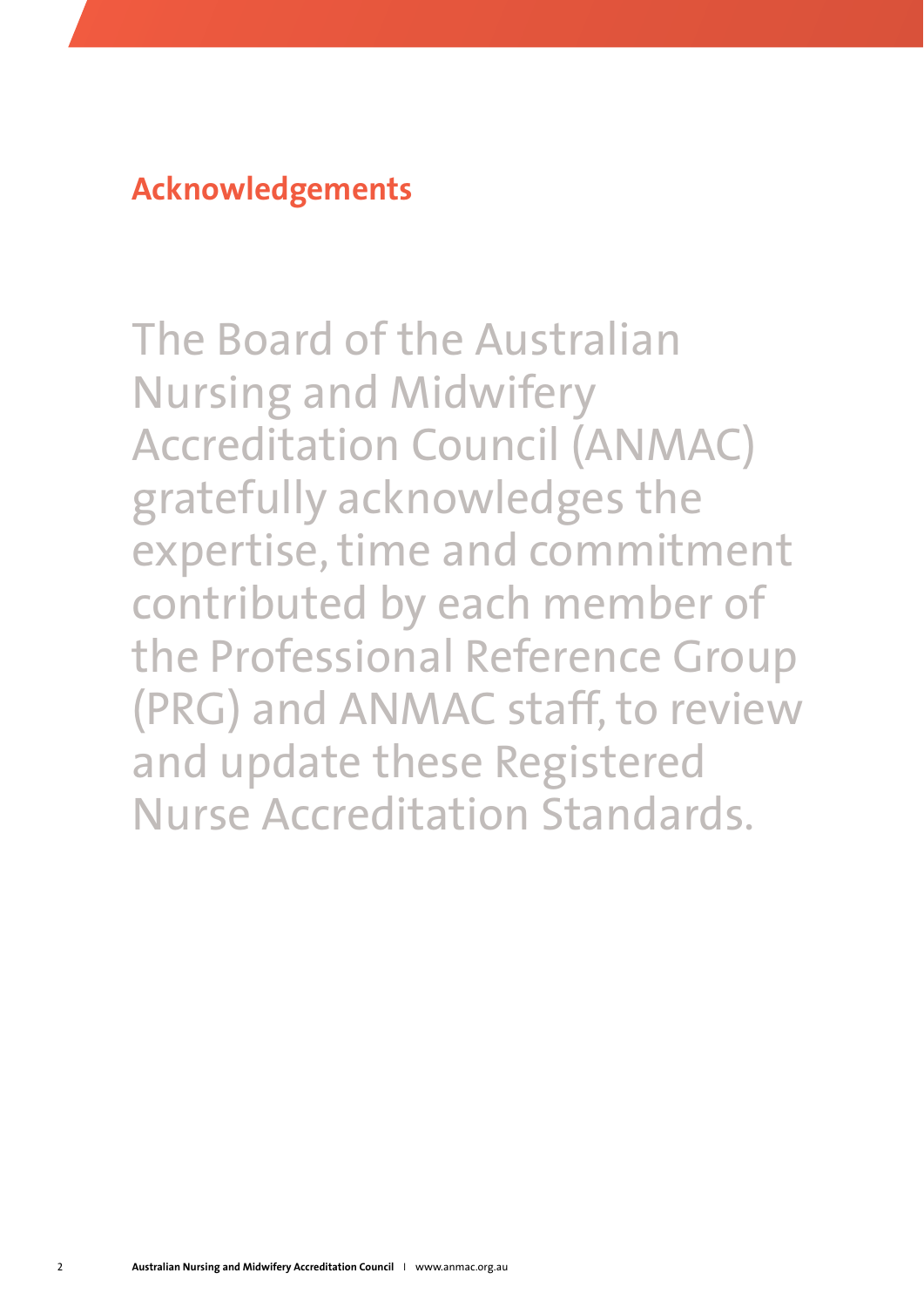#### **PRG membership comprised:**

- Professor Phillip Della, Educationalist, PRG Chair
- Mr Ethan Althofer, Consumer
- Professor Melanie Birks, Dean/Head of School of Nursing and Midwifery Education Sector (Regional)
- Ms Bronwyn Clark, Health Professions Accreditation Council Collaborative Forum
- Ms Petrina Halloran, Nursing and Midwifery Board of Australia
- Professor Amanda Henderson, senior nursing academic
- Ms Ann Maree Keenan, Australian and New Zealand Council of Chief Nursing and Midwifery Officers
- Ms Julie Reeves, Australian Nursing and Midwifery Federation
- Ms Kathryn Riddell, Australian College of Nursing
- Ms Kim Ryan, mental health nurse/advisor
- Dr Lynne Stuart, Congress of Aboriginal and Torres Strait Islander Nurses and Midwives
- Professor Donna Waters Dean/Head of School of Nursing and Midwifery (Metro)
- Dr Margaret Gatling, Director Accreditation Services
- Dr Wendy Penney, Associate Director Accreditation Services.

#### **ANMAC staff:**

- Adjunct Associate Professor Jan Taylor, Consultant
- Ms Frances Rice, Project Lead
- Ms Louise Straughair, Secretariat (to October 2018)
- Ms Kim Porozny, Secretariat (from October 2018).

ANMAC also acknowledges the individuals and organisations who contributed by participating in consultations.

ANMAC commends these accreditation standards to the Nursing and Midwifery Board of Australia (NMBA) and acknowledges the support of the NMBA in their review and revision.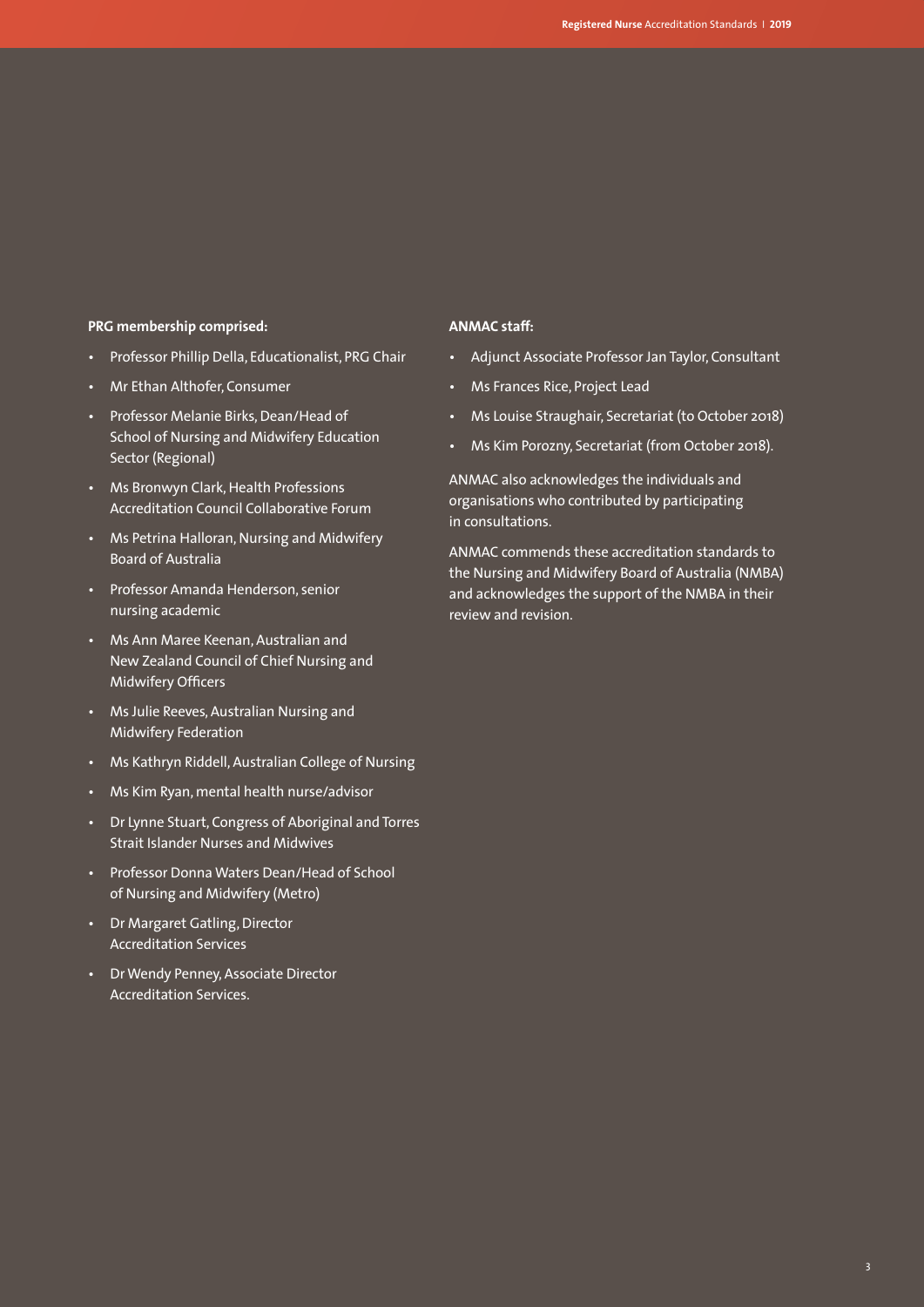### <span id="page-5-0"></span>**1. Preamble**

**To become a registered nurse in Australia an individual must first complete a program of study accredited by the Australian Nursing and Midwifery Accreditation Council (ANMAC) and approved by the Nursing and Midwifery Board of Australia (NMBA).** 

ANMAC uses accreditation standards to accredit and assess programs of study leading to eligibility to apply to the NMBA for registration as a registered nurse.

These Registered Nurse Accreditation Standards 2019 standards replace the Registered Nurse Accreditation Standards 2012. (1)

Education providers who deliver ANMAC accredited and NMBA approved programs, must be registered with the Tertiary Education Quality and Standards Agency as a university or higher education provider.

The *Health Practitioner Regulation National Law Act 2009* (the National Law) (2) legislates the National Registration and Accreditation Scheme for health practitioners.

Section 4(3) of the National Law sets out the scheme's six objectives:

- a. to provide for the protection of the public by ensuring that only health practitioners who are suitably trained and qualified to practise in a competent and ethical manner are registered; and
- b. to facilitate workforce mobility across Australia by reducing the administrative burden for health practitioners wishing to move between participating jurisdictions or to practise in more than one participating jurisdiction; and
- c. to facilitate the provision of high-quality education and training of health practitioners; and
- d. to facilitate the rigorous and responsive assessment of overseas-trained health practitioners; and
- e. to facilitate access to services provided by health practitioners in accordance with the public interest; and
- f. to enable the continuous development of a flexible, responsive and sustainable Australian health workforce and to enable innovation in the education of, and service delivery by, health practitioners.

These objectives (particularly a, c, and f) and the Australian Health Practitioner Regulation Agency's Procedures for the development of accreditation standards (3) underpinned the review of these standards.

Wide-ranging consultation was undertaken for the review of the standards. Stakeholders had the opportunity to contribute in three separate consultations. Stakeholders could contribute through an online survey, written submission or face-to-face.

The Council of Australian Governments (COAG) Principles for Best Practice Regulation (4) were considered during the review. The Office of Best Practice Regulation assessed the requirement for a regulatory impact statement.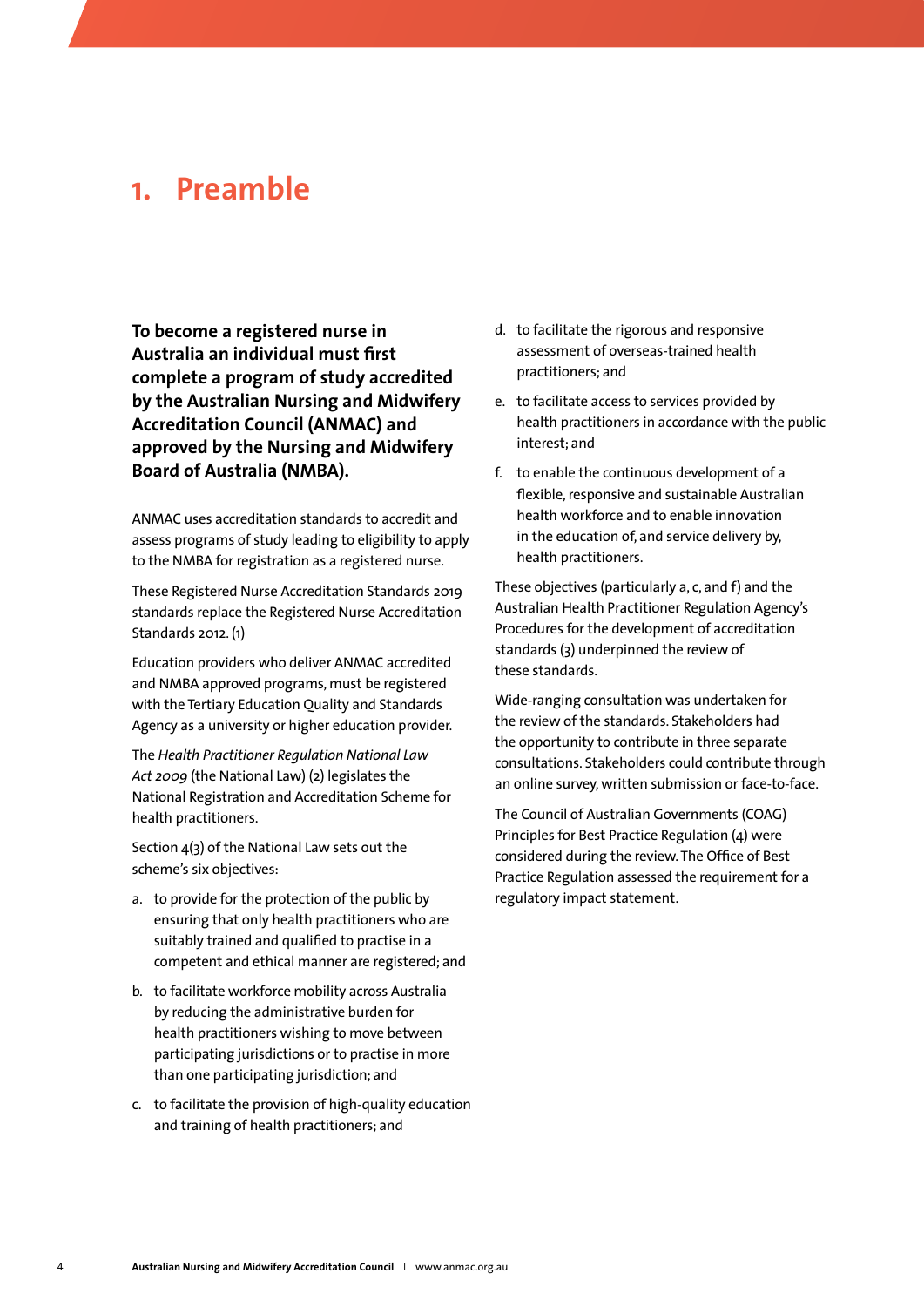## <span id="page-6-0"></span>**2. Background**

#### **2.1 Review of the Registered Nurse Accreditation Standards**

ANMAC reviews accreditation standards based on:

- its protocol for the review and development of accreditation standards (5)
- Australian Health Practitioner Regulation Agency's Procedures for the development of accreditation standards (3) which include the COAG Principles for Best Practice Regulation (4).

Principle 6 of the Best Practice Regulation requires regulations to be reviewed from time-to-time to ensure they remain contemporary. The current standards (1) were published in 2012 after approval by the NMBA. In keeping with Principle 6, a review began in 2017.

A PRG (members listed in acknowledgements) was convened to oversee the review and provide advice to ANMAC's Chief Executive Officer. The PRG provided advice on project planning, development of consultation papers, standards development, stakeholder engagement and synthesis of feedback.

The review complied with Section 46(2) of the National Law (1), which states: 'In developing an accreditation standard for a health profession, an accreditation authority must undertake wide-ranging consultation about the content of the standard.' To this end, ANMAC consulted with the PRG to develop a list of stakeholders to participate. Invitations were sent for each consultation.

Three separate consultations offered opportunities for stakeholders to contribute through an online survey, written submission or face-to-face.

Each consultation included a paper which was published on ANMAC's website and circulated to stakeholders. Consultation periods were 30 business days for papers one and two and 20 business days for the third paper.

Public submissions for each consultation were published on ANMAC's website (**[www.anmac.org.au](http://www.anmac.org.au)**).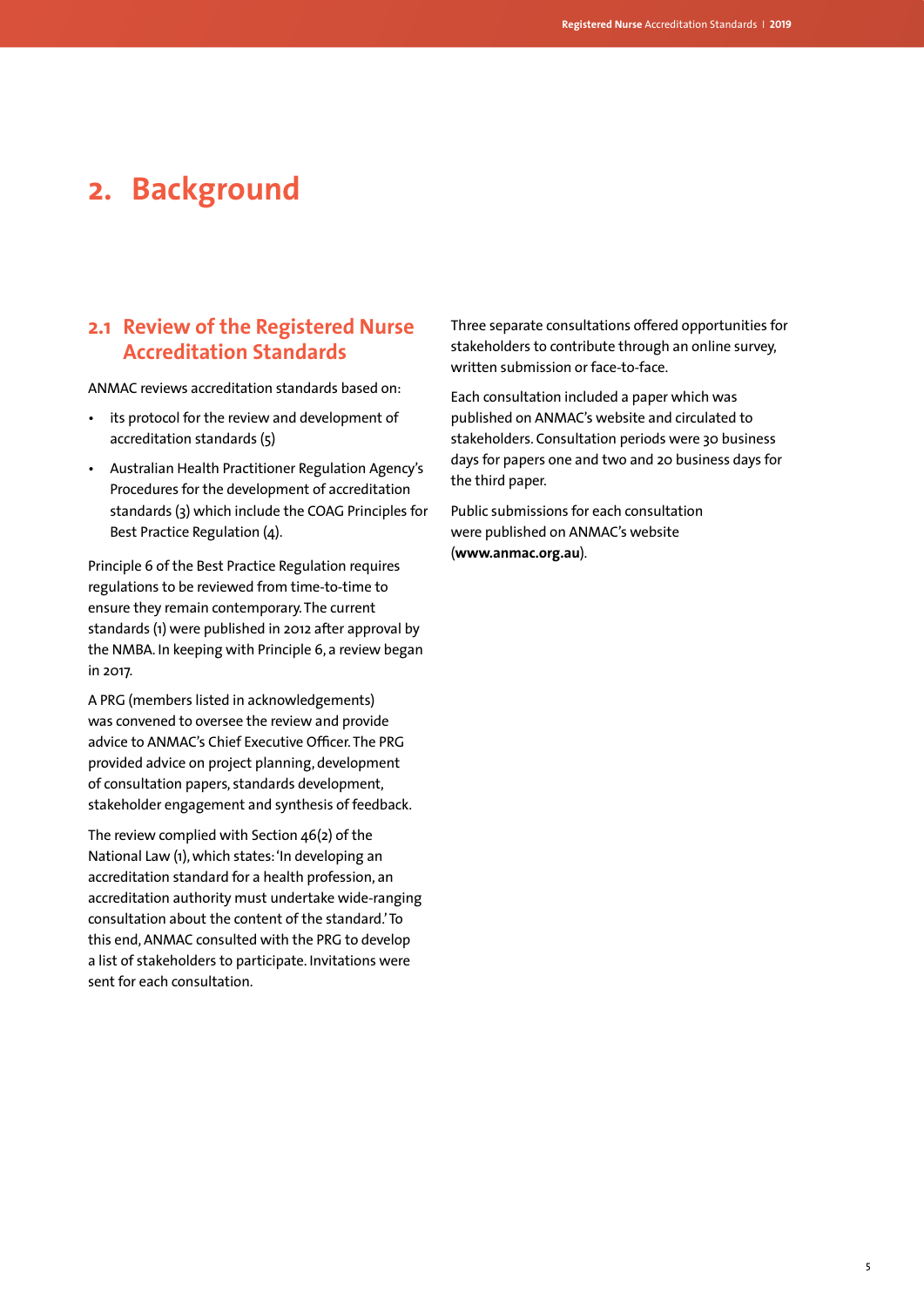#### <span id="page-7-0"></span>**2.2 Consultation one**

The first consultation (September 2017) involved developing and presenting a paper to inform the development of the standards.

The paper outlined key areas for stakeholders to consider. It was researched and developed by ANMAC staff and reviewed by the PRG before it was circulated to stakeholders. The paper outlined background on relevant issues, including workforce characteristics and influences on practice.

Stakeholders were asked to consider and respond to several issues to assist in developing the draft standards, including:

**• Support mechanisms for students entering registered nurse programs, particularly relating to supporting students from diverse backgrounds and how the standards can address student retention in general.**

*Feedback indicated the need for:*

- » *support mechanisms for English language*
- » *cultural safety*
- » *mentoring and academic support*
- » *flexible entry pathways, and flexibility and options for study mode and clinical placement attendance.*

*Strategies to support retention included quality clinical placement, improved selection processes and academic support.*

**• English language entry requirements, specifically if the standards should require students to meet the NMBA English language registration standard (6) before enrolling in a Registered Nurse program.**

*Feedback indicated that most supported this inclusion in the standards.*

**• Quality improvements to clinical learning including: clinical learning environments and if a tool similar to the Victorian Department of Health and Human Services Best Practice Clinical Learning Environment (BPCLE) Framework (7) could contribute to high-quality learning environments across Australia, supervision of professional practice experiences (PEP) and practice readiness of graduates.**

*Feedback indicated that these improvements would contribute to quality PEP:*

- » *appropriately trained (including cultural safety training) facilitators, educators and preceptors*
- » *contractual arrangements between education and health services providers*
- » *reflection of major health priorities in the standards (especially as they relate to Aboriginal and Torres Strait Islander health)*
- » *explicit reference to the National Safety and Quality Health Service (NSQHS) standards would contribute to quality PEP.*

*Feedback was not conclusive on the use of the BPCLE framework, with some participants stating some of its elements were useful for outcome-based standards. Other participants did not like the health service focus. No other tool for determining quality of PEP was suggested.*

**• Use of simulated learning—if simulated learning could be explored as an alternative strategy for meeting learning outcomes and if it could be included in minimum practice hours.**

*Feedback indicated that a clear, accepted definition of simulation was a crucial starting point. So too was evidence based, high-quality approaches and the possible development of a set of simulated learning standards. More research in the Australian context is required to address this option fully.*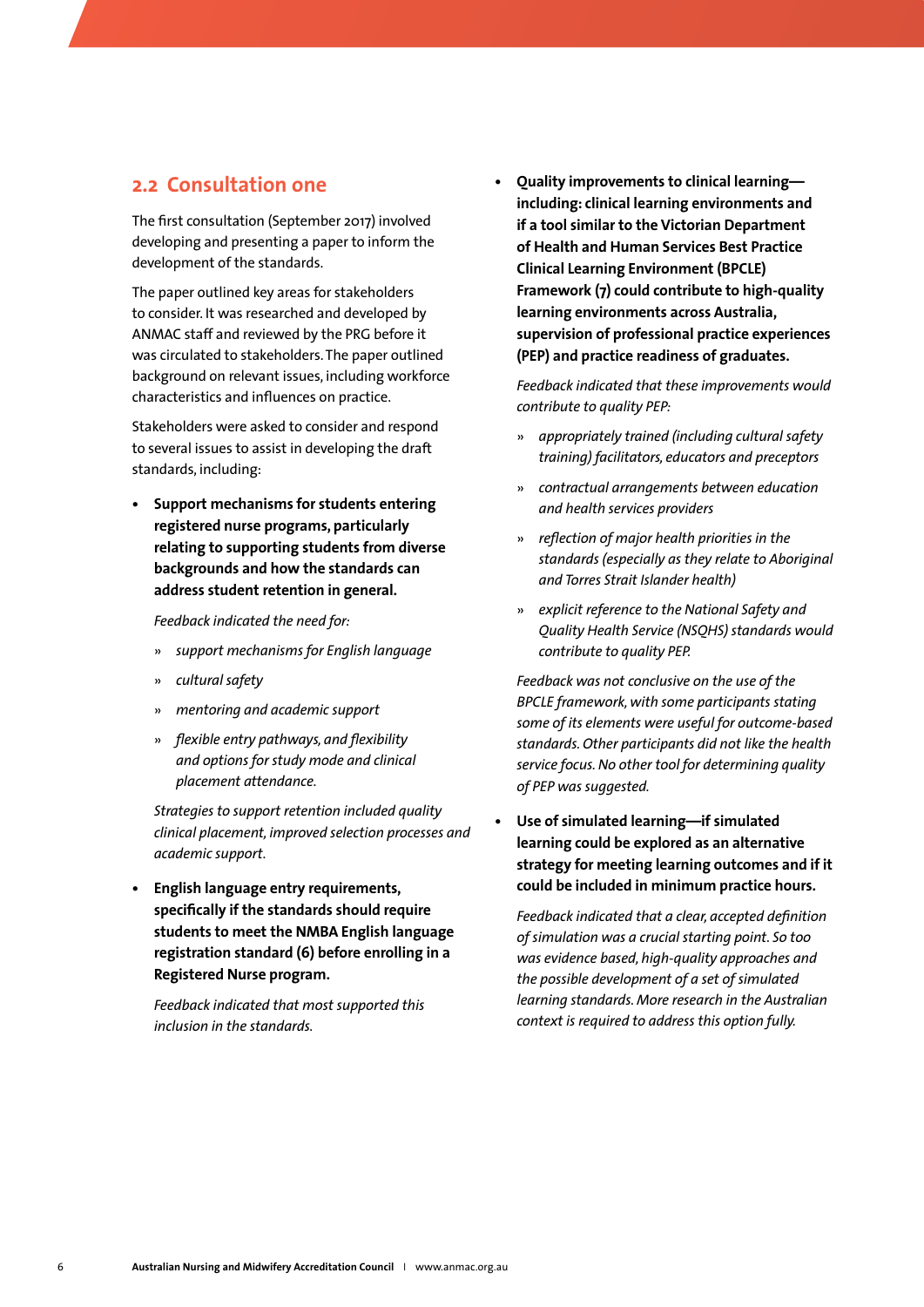*Feedback was not conclusive on if simulated learning could be included in minimum practice hours; however most respondents agreed that the amount of simulation could be between 10 per cent and 50 per cent. There was lack of evidence to support a specific percentage.*

**• Inter-professional learning—how the standards can better support and strengthen interprofessional learning.**

*Feedback indicated strong support for interprofessional learning and that the best learning environment for this was in the clinical setting.*

**• Strengths and weaknesses of the Registered Nurse Accreditation Standards 2012 (1)—if the standards should move to a five-standard structure in line with other registered health professions and be supported with an evidence guide.**

*Feedback was that the current standards were comprehensive, rigorous and well-established, although elements of some standards criteria are repeated and there are examples of duplication with university processes. Some feedback indicated that the standards were open to interpretation.*

*Feedback indicated some support and some uncertainty for the move to five standards. Feedback in support stated that this move would reduce repetition and better support interprofessional learning around a common core set of competencies. Uncertain feedback stated that the core nursing skills and knowledge may be compromised.*

*Feedback indicated that most would support having an evidence guide, to enhance and/or clarify evidence requirements. This would also help assessment teams be consistent with assessing.* 

**• Clinical placement hours—if the minimum number of clinical practice hours should continue to be mandated.**

*Feedback indicated that most supported continuing to mandate a minimum number of clinical practice hours in the standards; however, some feedback indicated there was a lack of evidence to support the current number of hours.*

**• Changes required to registered nurse role and standards—to prepare a workforce for the future.**

*Feedback indicated that these areas should be considered with the registered nurse role:*

- » *curriculum content*
- » *Aboriginal and Torres Strait Islander people health, history and culture*
- » *need for a four-year degree*
- » *changing role of the registered nurse (including role expansion and emerging roles).*

*Feedback indicated that these areas should be considered with the standards:* 

- » *develop technological capacity*
- » *focus on digital health*
- » *introduce models of care*
- » *quality of clinical placement/placement issues*
- » *be aspirational and flexible*
- » *integrate professional practice standards and codes of ethics and conduct*
- » *explicitly reference National Safety and Quality Health Service Standards*
- » *include inherent requirements and fitness to practice.*

ANMAC synthesised all feedback. It was then reviewed by the PRG and published on ANMAC's website. Feedback outcomes influenced the first draft of the standards which were published in the second consultation paper.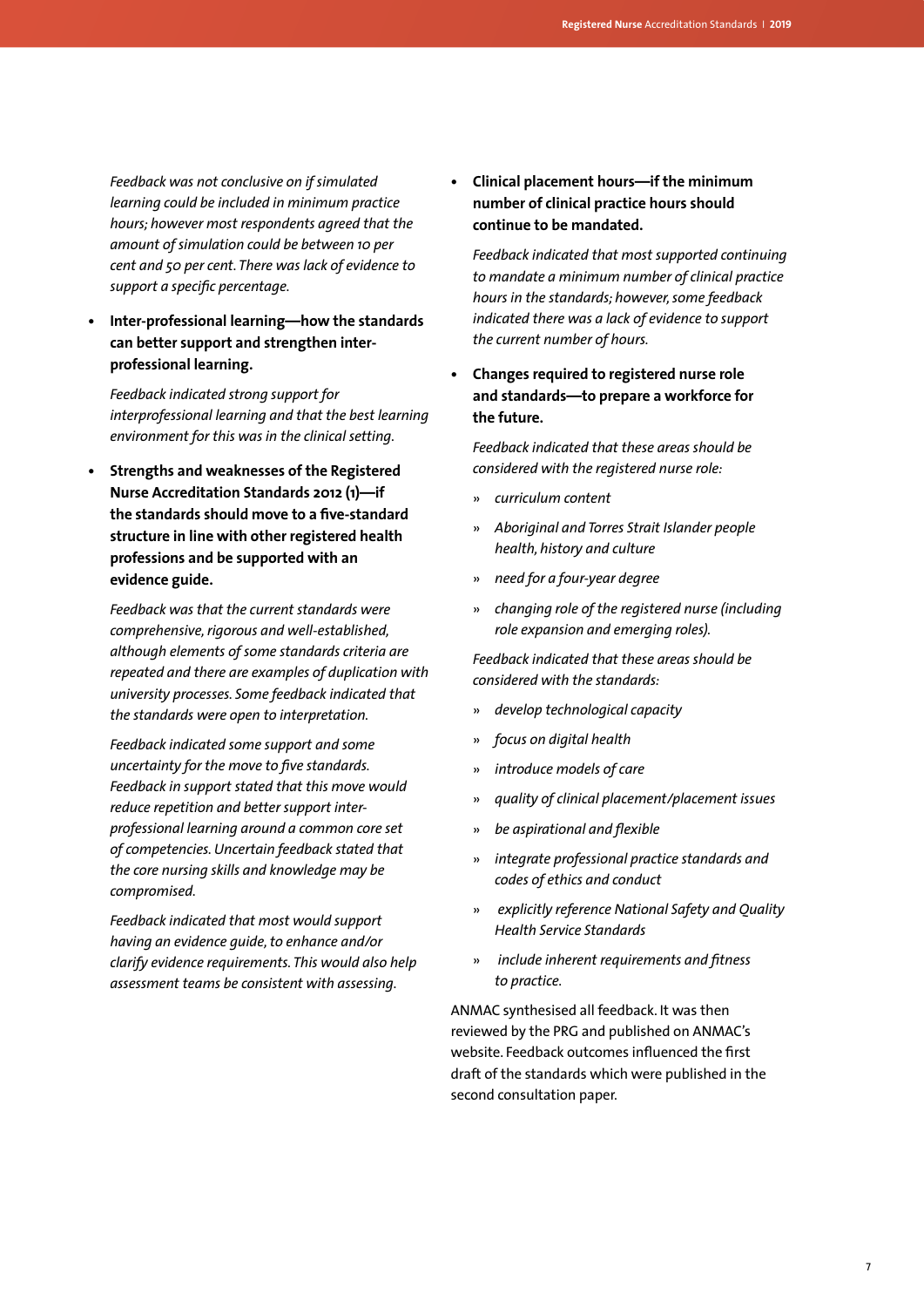#### <span id="page-9-0"></span>**2.3 Consultation two**

The second consultation (June 2018), involved presenting the first draft of the proposed standards and other areas for consideration.

The consultation paper outlined more detail around the rationale for the move to a fivestandard framework. It acknowledged that other accreditation bodies were moving to a similar framework, including the United Kingdom's Nursing and Midwifery Council (8).

The proposed standards were presented to stakeholders, along with references to the criteria they mapped from the Registered Nurse Accreditation Standards 2012 (5).

Stakeholders were asked to consider the following:

**• Draft standards—if they ensure that new graduates meet the NMBA Registered nurse standards for practice (9), if additional criteria need to be included, deleted or amalgamated, and if the structure decreased duplication.**

*Feedback indicated that most considered the draft standards would ensure graduates meet the NMBA Registered nurse standards for practice and that duplication would be reduced.* 

*Feedback requested that content for mental health theory and practice as a discrete unit be included in the standards and integrated throughout the educational program.* 

*Feedback requested that several other subject areas be included in curricula.*

*Feedback suggested the following:* 

- » *strengthen English language entry requirements*
- » *consider a four-year program*
- » *further emphasise the responsibilities of education and health service providers in clinical learning for students*
- » *provide an evidence guide.*

**• Safe supply and administration of medicines through a protocol or standing order—if the draft standards support learning outcomes to enable graduates to safely supply and administer medicines through a protocol or standing order.**

*Feedback indicated that most agreed the standards supported learning outcomes for the safe supply and administration of medicines. Issues raised included the need to:* 

- » *clarify the definition for a 'structured prescribing arrangement'*
- » *ensure assessment of quality use of medicines for each clinical practice placement*
- » *ensure links to National Prescribing Service National Prescribing Competencies.*
- **• Simulation—if the proposed definition of simulation should be adopted in the standards.**

*Feedback indicated that most supported adopting the proposed definition if the standards clearly stated that simulation does not replace professional experience placement.* 

*Feedback also included that staff would need to be appropriately qualified to teach in a simulated environment, that simulation be scaffolded throughout the program and that simulation environments be sufficiently equipped and resourced to achieve learning outcomes.*

**• Health informatics and digital health—if the standards can better support inclusion of these two subjects.**

*Feedback indicated that specific content should be included and embedded and that the National Informatics Standards be used to address learning outcomes and competencies.*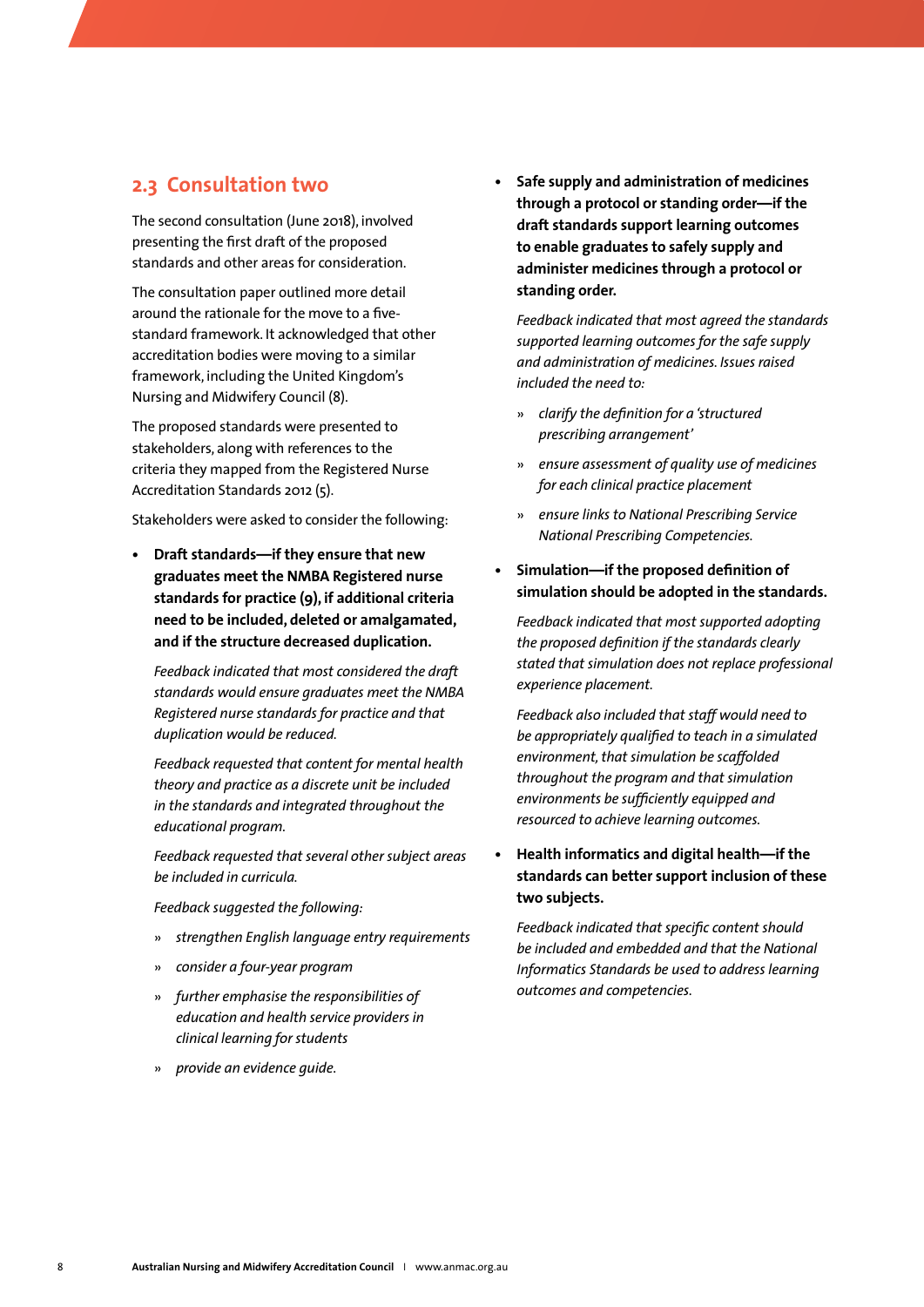**• Quality professional learning experiences if the standards capture required learning outcomes.**

*Feedback indicated that most considered the draft standards adequately captured learning outcomes.*

**• Other issues—additional issues raised but needing greater emphasis.**

*Feedback indicated that:*

- » *further standardisation for clinical facilitator education was needed*
- » *the professional codes, standards and guidelines should be embedded throughout the program*
- » *a national exam to determine achievement of the NMBA Registered nurse standards for practice be considered.*

*Some feedback proposed increasing professional experience hours on the belief that the current 800 hours are not sufficient to achieve the NMBA Registered nurse standards for practice. Interprofessional learning, mental health content and simulation were highlighted as priority areas.*

A consultation forum was held in Melbourne in July 2018. Facilitated discussion focused on the draft standards and issues raised in the second consultation paper. Feedback from the forum was included in the synthesis of feedback for the second stage of consultation and published on ANMAC's website.

Feedback from the second stage of consultation was synthesised using NVivo software and reviewed by the PRG. The feedback received in stage two provided criterion-specific feedback and resulted in most criterion being amended.

ANMAC considered that not all issues presented in the feedback could be resolved in the standards due to lack of evidence-based research to support some suggestions. Research into issues such as the merits of a four-year degree and the minimum number of professional experience placement hours required for a student to achieve the NMBA Registered nurse standards for practice would inform future standards development.

The PRG discussed the request to include mental health-specific content in the standards. While acknowledging that content relating to mental health was included in the draft standards in the context of national health priorities, the PRG determined this needs to be strengthened.

Mental and substance use disorders made up 12.1 per cent of the disease burden in Australia in 2011, making it the third highest disease burden in this country (10, p. 3). Research points to inconsistency within curricula contributing to student preparation for practice with most criticising the lack of mental health content in the preregistration curriculum (11, p. 173). Most programs in Australia include mental health content because it is one of the national health priorities and has been since the First Report on National Health Priority Areas 1996 was published in 1997 (12). Despite this research, mental health was not specifically named within the standards and therefore there was no clear guidance to education providers about the level and extent of mental health content in the curriculum.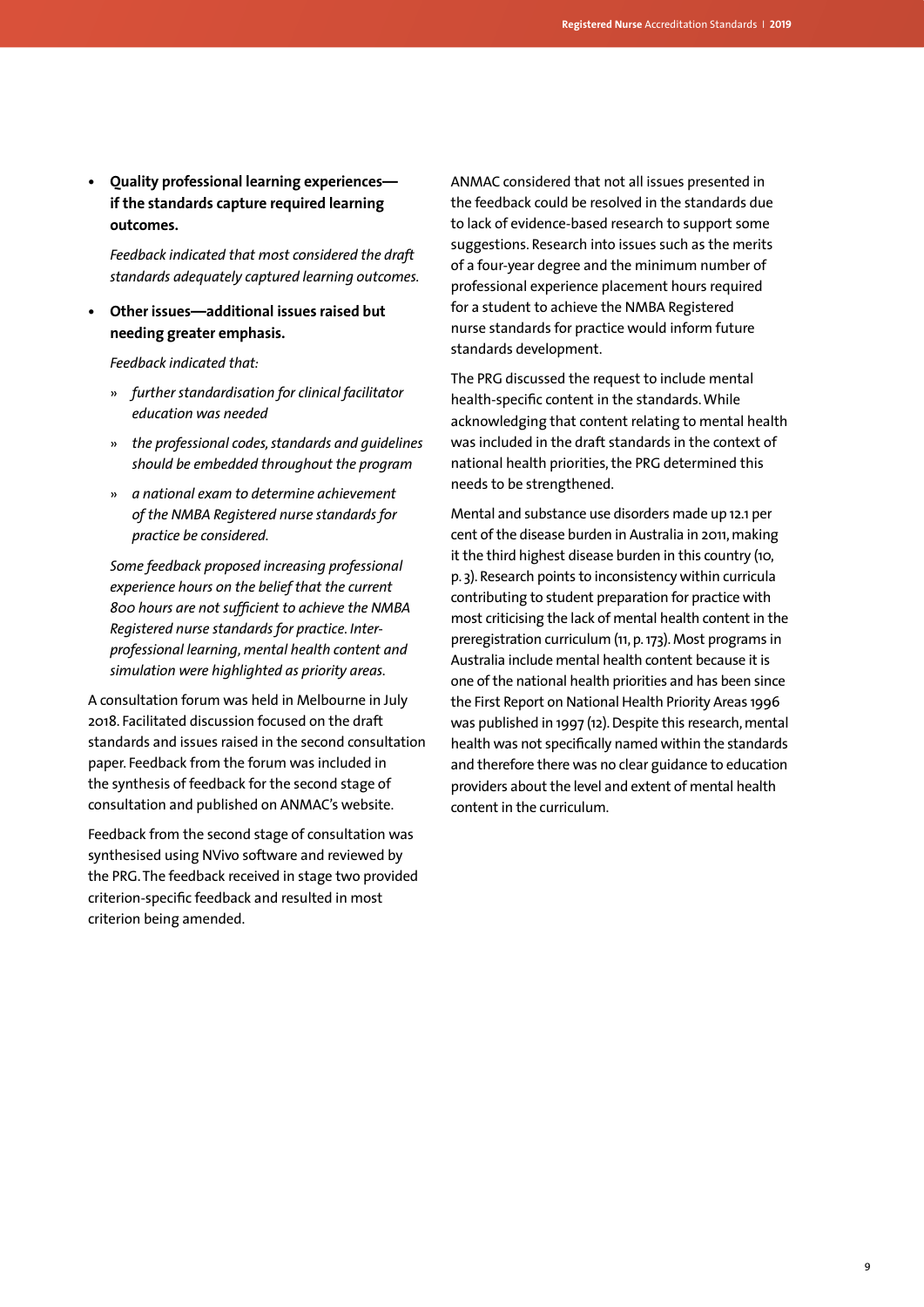#### <span id="page-11-0"></span>**2.4 Consultation three**

The third and final consultation began in January 2019 when a final draft of the proposed standards was provided to stakeholders, inviting them to provide final written submissions to ANMAC.

Stakeholders were also invited to participate in a workshop to help develop an Essential Evidence companion document to accompany the standards. This is the minimum data set of evidence an education provider must tender to demonstrate that their entry to practice Registered Nurse program meets the Registered Nurse Accreditation Standards.

Feedback provided on the third consultation paper was largely criterion-specific and was reviewed with the PRG before the draft standards were finalised.

The issues that generated the most feedback included requests to clarify:

- responsibility for student supervision while on professional experience placement
- mandatory reporting for students with an impairment
- English language requirements for students enrolling into programs
- wording of criterion relating to medication supply and administration.

These issues were discussed with the PRG and amendments to wording were made accordingly.

The proposal to include a discrete unit of study and embedded content for mental health in the standards generated the most feedback. The Australian College of Mental Health Nurses supported its submission with a literature review into Improving Mental Health Literacy of the future nursing workforce (13) and the College National Framework for mental health content in pre-registration nursing programs 2018 (14). Most feedback supported including mental health as a discrete unit of study.

One higher education provider asked if including such a unit would be a burden to education providers in some parts of Australia. To test this, ANMAC reviewed all entry to practice registered nurse course outlines and found that all programs included a mental health unit, however named. The requirement for a discrete unit had not been linked to a specific mental health placement as contemporary evidence demonstrates that people with challenges to their mental health are present in all health care settings, including community settings.

ANMAC reviewed the evidence that supported including mental health as a discrete unit of study or as a specifically named national health priority in the criterion related to that topic. ANMAC's review confirmed that mental health is a key health issue in Australia and that a number of reports cover the challenges of managing this area of health. The Australian Institute of Health and Welfare publication, Mental Health Services in Australia (10), updated 9 October 2019 (15), reported that 10.2 per cent of the population received Medicare subsided mental health services in 2017–18. This is an increase from 5.7 per cent in 2008–09. The Senate inquiry report, *Accessibility and quality of mental health services in rural and remote Australia,* identified that 'one in five Australians will experience mental illness in any given year, no matter where in Australia they live' (16, p. 1). In response to the report, COAG released the *Fifth National Mental Health and Suicide Prevention Plan*  (17). The National Suicide Prevention Implementation Strategy is due for release in 2019 before the final strategy is published in 2020.

ANMAC is responsible for ensuring that entry to practice registered nurse programs of study prepare graduates to meet the NMBA Registered nurse standards for practice and deliver a broad range of care. However, ANMAC must also be mindful that principles of best practice regulation require that a range of options be considered to achieve objectives of regulation. Principle 2 of COAG Principles for Best Practice Regulation (4) clarifies that the overall goal is the effective and efficient achievement of the stated objectives. In the case of the review of the Registered Nurse Accreditation Standards, the objective is to ensure that every registered nurse graduating from an entry to practice program has an understanding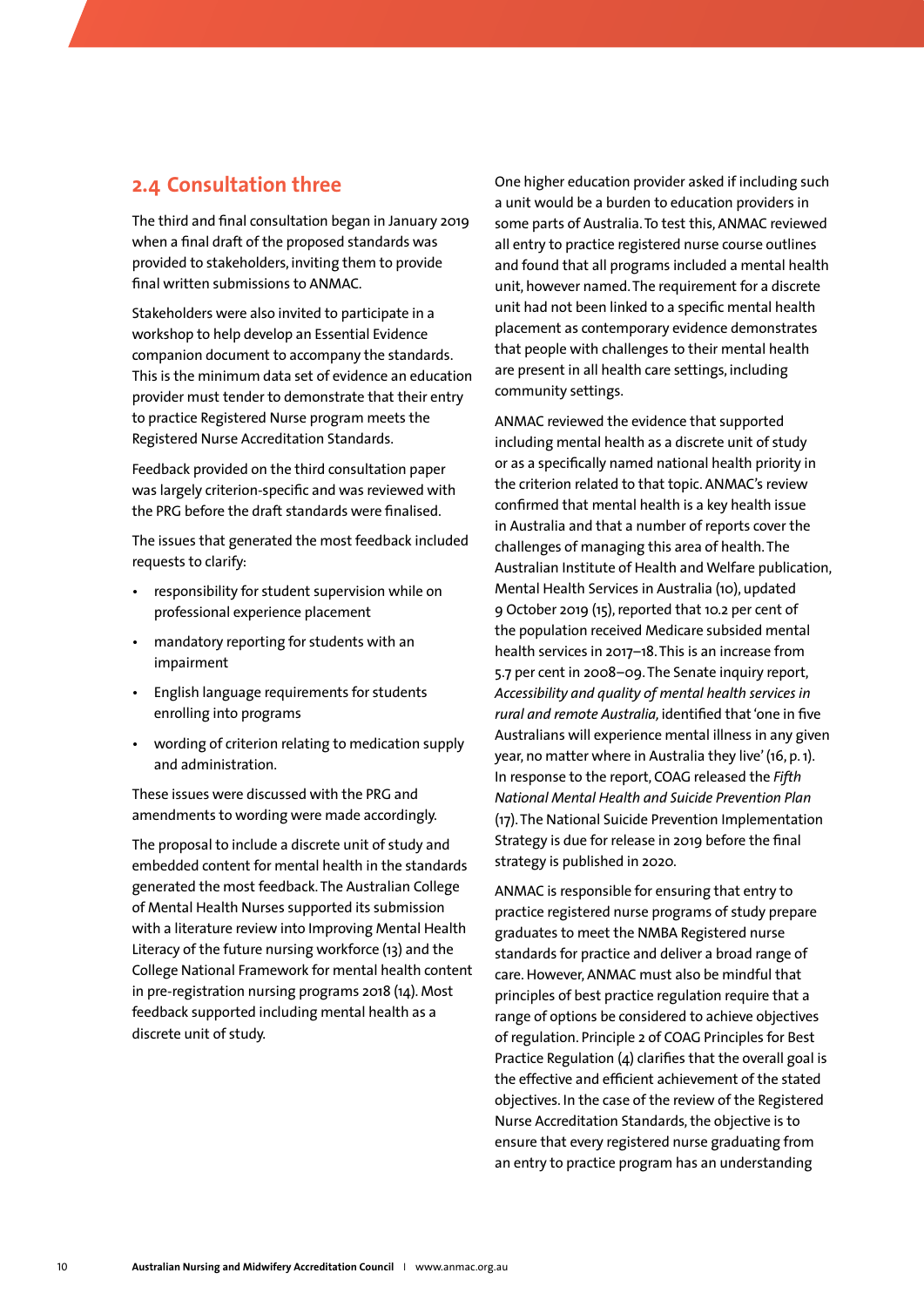of mental health and its challenges, and to ensure consistency across all programs. Therefore, after further discussion, ANMAC decided to highlight mental health as a key national health priority and include it in the curriculum but not specify that a discrete unit of study be devoted to the subject.

The NMBA provided feedback on the draft standards in relation to ensuring all students have quality professional experience placements. In doing so, the NMBA emphasised the need for an essential evidence document outlining clear instructions to education providers on the evidence they must provide to demonstrate their placements are of sufficient quality.

ANMAC undertook a literature review to confirm that the draft standards included criteria ensuring that professional experience placements included in entry to practice registered nurse education programs are of sufficient quality to prepare students to meet the NMBA Registered nurse standards for practice.

The review included a report commissioned by Health Workforce Australia (HWA)<sup>1</sup> in June 2012 to 'inform the potential development of a national plan for promoting quality in clinical placements' (18, p. v). ANMAC concluded that this aim is in keeping with the desired outcomes of the Registered Nurse Accreditation Standards and reviewed the findings of the report. The literature review informing the HWA report was extensive and involved more than 500 items to:

- identify the elements that exemplify quality in clinical placement
- identify existing frameworks for quality clinical placement
- recommend one framework that could be applied for use in the Australian context of clinical placement.

HWA's report findings identified the BPCLE framework, by Victoria's Department of Health and Welfare (7) to be evidence based, piloted and evaluated. The report stated that it was suitable for adapting for Australian clinical placement needs. (N.B. The report refers to the 2010 BCPLE which has since been updated. The current version (2016) is referenced.)

The Registered Nurse Accreditation Standards 2019 require programs to incorporate the features of quality PEP including:

- appropriate resources and facilities
- effective communication processes
- effective health service—education provider relationships
- best-practice clinical practice.

These elements are integrated throughout the standards in criteria in several domains. The Essential Evidence companion document directs education providers to various criteria relating to quality PEP. Duplication of evidence is not required.

ANMAC notes that all identified elements contributing to quality in PEP were included in the Registered Nurse Accreditation Standards 2012. The instructions in the Essential Evidence companion document provide clear guidance to education providers about the evidence they must provide to demonstrate that their program meets the PEP requirements of the Registered Nurse Accreditation Standards 2019.

In the 2014 Budget, the Australian Government announced the closure of Health Workforce Australia. It closed on 6 August 2014 and the essential functions were transferred to the Department of Health.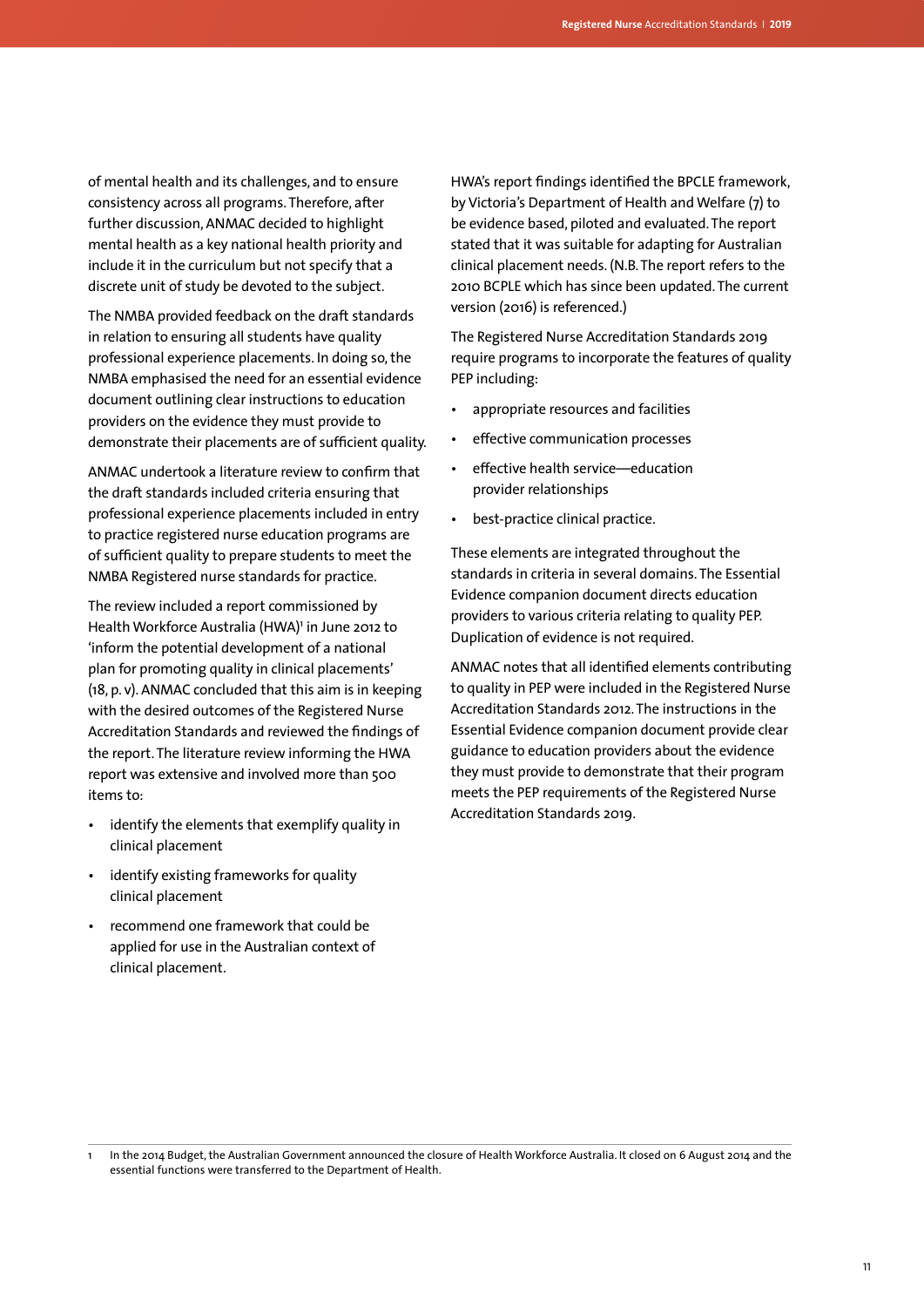#### <span id="page-13-0"></span>**2.5 Regulatory impact assessment**

ANMAC took into account, when reviewing the standards, the COAG Principles for Best Practice Regulation (4). As such, ANMAC presented the draft standards to the Office of Best Practice Regulation during the review for preliminary assessment and consideration of the advantages and disadvantages and burdens of introducing the standards as well as the potential impact for stakeholders.

The Office of Best Practice Regulation considered the standards as presented and determined that a regulation impact statement was not required.

#### **2.6 Ratification and approval**

Section 47 of the schedule in the National Law (1) requires the NMBA to approve, refuse to approve or ask ANMAC to review the standards.

ANMAC's Chief Executive Officer reviewed the standards before presenting them to the ANMAC Board to ratify. After ratification, ANMAC presented the Registered Nurse Accreditation Standards to the NMBA for approval.

These standards were approved by the NMBA on 31 October 2019.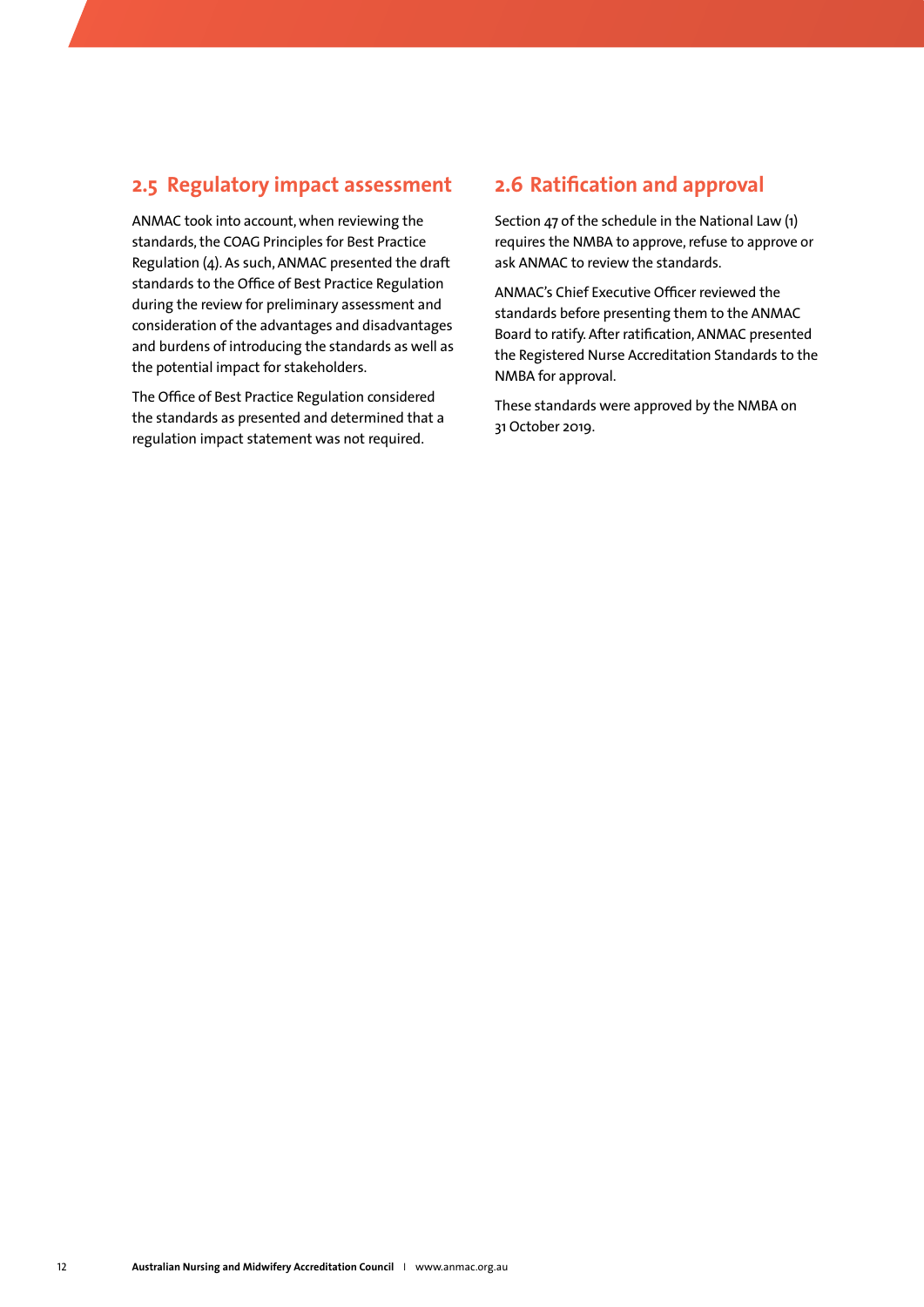# <span id="page-14-0"></span>**3. Introduction**

#### **3.1 Use of the Registered Nurse Accreditation Standards**

The Registered Nurse Accreditation Standards are principally designed for use by education providers seeking accreditation for an entry to practice Registered Nurse program (Bachelor or Masters degree).

ANMAC evaluates education programs against these standards before making recommendations on their acceptance to the NMBA in line with sections 48 and 49 of the schedule in the National Law (1).

The standards specify the minimum requirements education providers must meet for their program of study to be accredited by ANMAC. Graduates of Australian programs must complete a program of study that is accredited by ANMAC and approved by the NMBA to be eligible to apply for registration with the NMBA.

#### **3.2 Essential evidence**

In collaboration with stakeholders, ANMAC has developed an Essential Evidence companion document to support the standards. The companion document is given to education providers with the Registered Nurse Accreditation Standards 2019. It provides information to education providers about the minimum evidence they need to submit to demonstrate that their program of study meets these standards. Education providers applying for program accreditation are required to provide all essential evidence in conjunction with their Registered Nurse Accreditation Standards 2019 Application Pack.

### **3.3 Glossary**

Glossary terms in the Registered Nurse Accreditation Standards 2019 and in the Essential Evidence companion document appear in ANMAC's online glossary. It is available on ANMAC's website (**<https://www.anmac.org.au/glossary>**).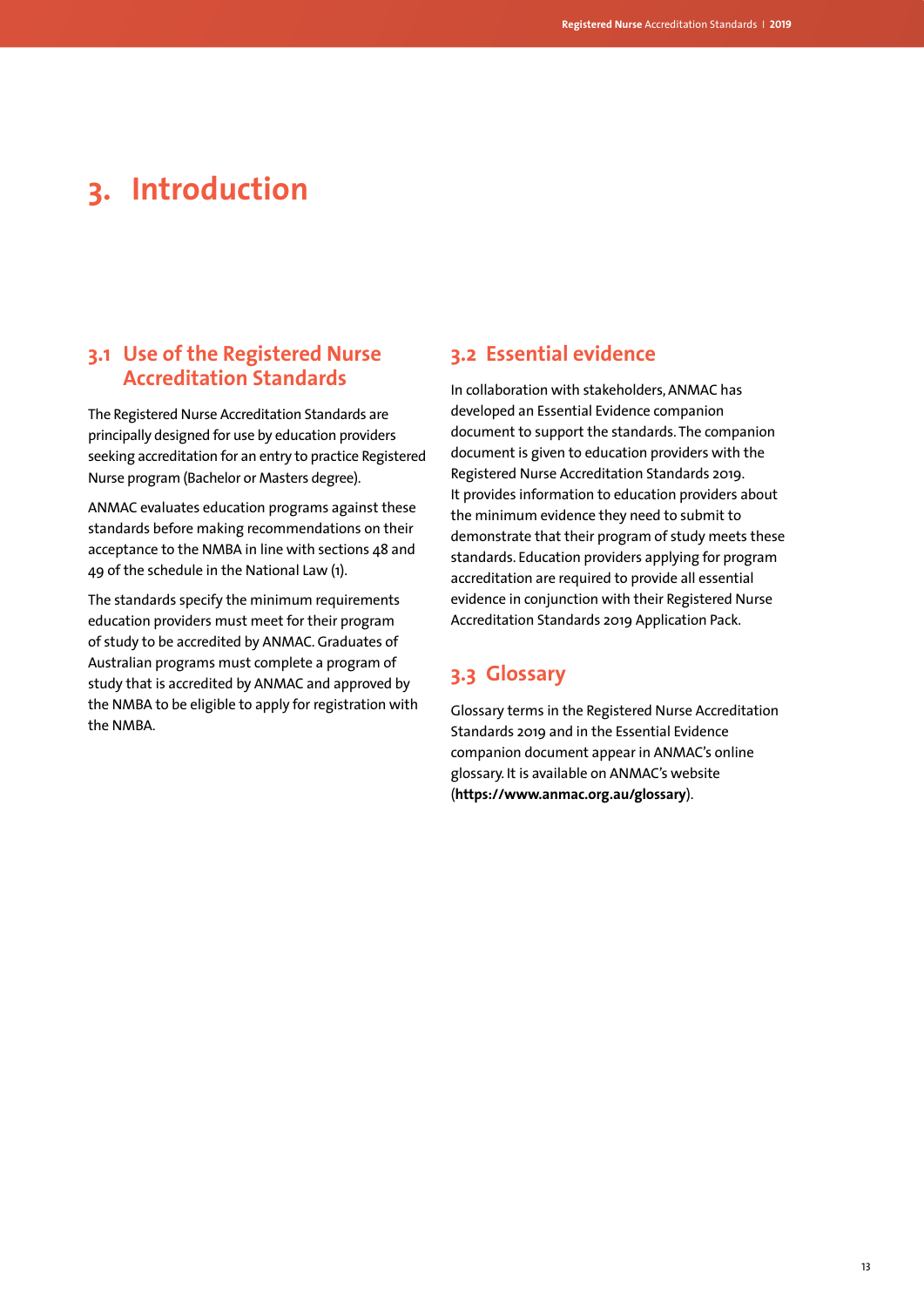## <span id="page-15-0"></span>**4. Registered Nurse Accreditation Standards**

#### **Standard 1: Safety of the public**

- **1.1** The program's guiding principle is safety of the public.
- 1.2 The program is delivered in Australia<sup>2</sup> to prepare graduates for safe and ethical practice.
- **1.3** The program's admission requirements are fair, equitable and transparent. Before making an offer for enrolment, education providers inform applicants of the requirements to:
	- a. meet the program's inherent requirements
	- b. demonstrate English language proficiency either by providing a written declaration that English is their primary language or evidence that they have achieved the minimum English language test results as specified in the Nursing and Midwifery Board of Australia's (NMBA) English language skills registration standard (6)
	- c. meet the requirements of health services where professional experience placements (PEP) occur
	- d. register with the NMBA on program completion.
- **1.4** The education provider ensures that organisations in which students undertake PEP have:
	- a. evidence-based quality and safety policies and processes that meet relevant jurisdictional requirements and standards
	- b. registered nurses who are prepared for the supervisory role and able to supervise and assess students during all PEP
	- c. relevant registered health practitioners available to support collaborative teaching and learning opportunities in interprofessional settings.
- **1.5** Students are registered with the NMBA before starting their first PEP (19).
- **1.6** The education provider has processes in place to manage students with identified impairments that, in the course of PEP, may place the public at risk. These processes include procedures for mandatory reporting (20) where required.
- **1.7** The program's progression policies and rules ensure that only students who have demonstrated the requisite knowledge and skills required for safe practice are eligible for PEP.

<sup>2</sup> Except as it relates to criteria 2.4 and 3.1.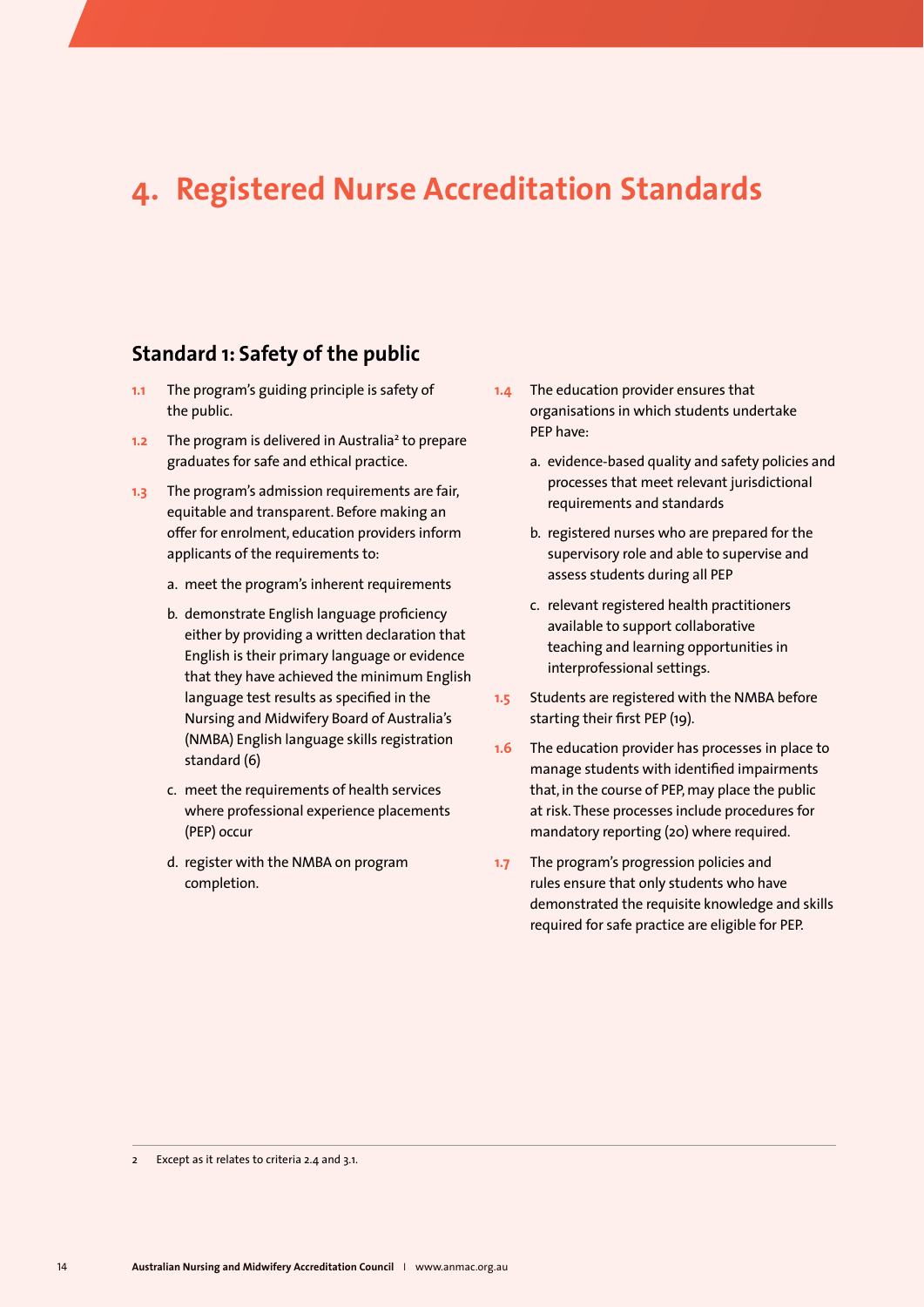### <span id="page-16-0"></span>**Standard 2: Governance**

- **2.1** The academic governance arrangements for the program of study include current registration by the Tertiary Education Quality and Standards Agency as an Australian university or other higher education provider.
- **2.2** The education provider conducting the program has a governance structure that ensures the head of discipline is a registered nurse with the NMBA, with no conditions or undertakings on their registration relating to performance or conduct and holds a relevant post-graduate qualification. The head of discipline is responsible for:
	- a. academic oversight of the program
	- b. promoting high-quality teaching and learning experiences for students to enable graduate competence
	- c. ensuring staff and students are adequately indemnified for relevant activities undertaken as part of program requirements.
- **2.3** The education provider undertakes consultation into the design and ongoing management of the program from external representatives of the nursing profession, including Aboriginal and/or Torres Strait Islander peoples, consumers, students, carers and other relevant stakeholders.
- **2.4** All program entry pathways for which students receive block credit or advanced standing (other than on an individual basis) are identified, approved by ANMAC and allow graduates to meet the NMBA Registered nurse standards for practice (9).
- **2.5** The program's quality improvement mechanisms incorporate evaluation information from a variety of sources and address:
	- a. risk assessment of student learning environments
	- b. student evaluations
	- c. internal and external, academic and health professional evaluations
	- d. evidence-based developments in health professional education
	- e. evidence-based developments in health and health care.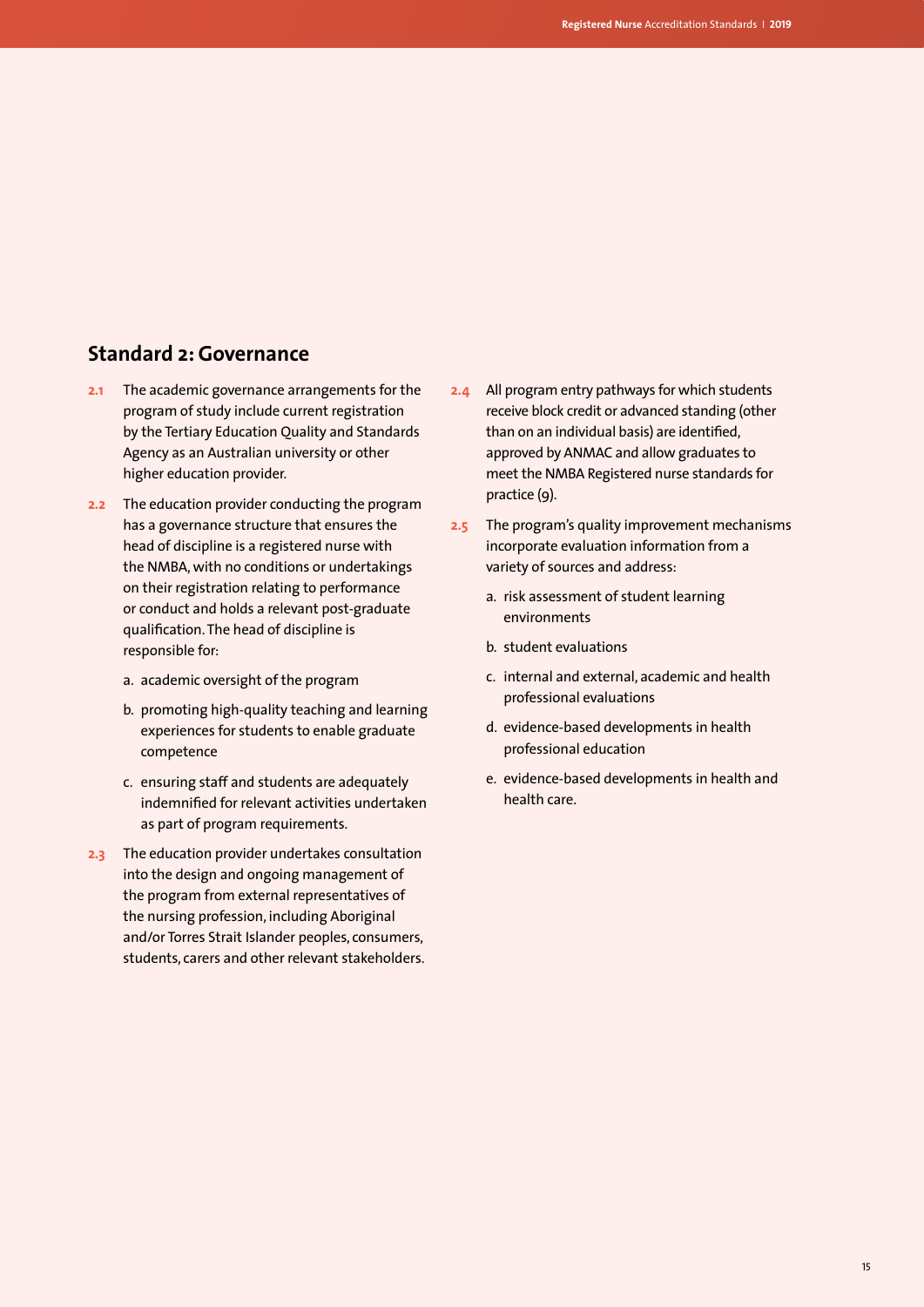#### <span id="page-17-0"></span>**Standard 3: Program of study**

- **3.1** The program of study is undertaken in Australia. Where there is an offshore component, it is required to:
	- a. be no more than one-sixth of the full program completed offshore
	- b. demonstrate equivalence of learning outcomes.
- **3.2** The program of study is delivered at an Australian Qualifications Framework Level 7 or above for the award of a Bachelor Degree, as a minimum.
- **3.3** The curriculum document articulates the nursing and educational philosophies and their practical implementation into the program of study.
- **3.4** Teaching and learning reflects contemporary practices in nursing, health and education, and responds to emerging trends based on research, technology and other forms of evidence.
- **3.5** The program's content and subject learning outcomes ensure:
	- a. achievement of the NMBA Registered nurse standards for practice (9)
	- b. integrated knowledge of regional, national and global health priorities, including mental health and care of the older person
	- c. integrated knowledge of safety and quality standards as they relate to health care
	- d. integrated knowledge of care across the lifespan and across contexts of nursing practice
	- e. equivalence in all delivery modes in which the program is offered.
- **3.6** The program's content and subject learning outcomes integrate principles of intraprofessional and interprofessional learning and practice.
- **3.7** The program's content and subject learning outcomes embed principles of diversity, culture, inclusion and cultural safety for all people.
- **3.8** The program's content and subject learning outcomes support the development of research skills that include searching and reviewing research and other evidence for translation into practice.
- **3.9** The program's content and subject learning outcomes support the development of student knowledge and skills in pharmacotherapeutics and quality use of medicines. This includes the supply and administration of medicines.
- **3.10** The program includes:
	- a. Aboriginal and Torres Strait Islander peoples' history, culture and health taught as a discrete subject and based on the Nursing and Midwifery Aboriginal and Torres Strait Islander Health Curriculum Framework (21)
	- b. content relevant to health outcomes of Aboriginal and Torres Strait Islander peoples is embedded throughout the program.
- **3.11** The program includes content and sequencing that incorporates simulated learning experience to prepare students for PEP.
- **3.12** The program includes:
	- a. a minimum of 800 hours of quality PEP completed by all students in a variety of settings, relevant to the curriculum, exclusive of simulation and not exceeding one-sixth of the PEP hours undertaken outside Australia
	- b. PEP as soon as practicably possible in the first year of study to facilitate early engagement with the professional context of nursing
	- c. PEP included towards the end of the program, conducted in Australia, to demonstrate achievement of the NMBA Registered nurse standards for practice
	- d. PEP is underpinned by contractual arrangements between education providers and PEP providers.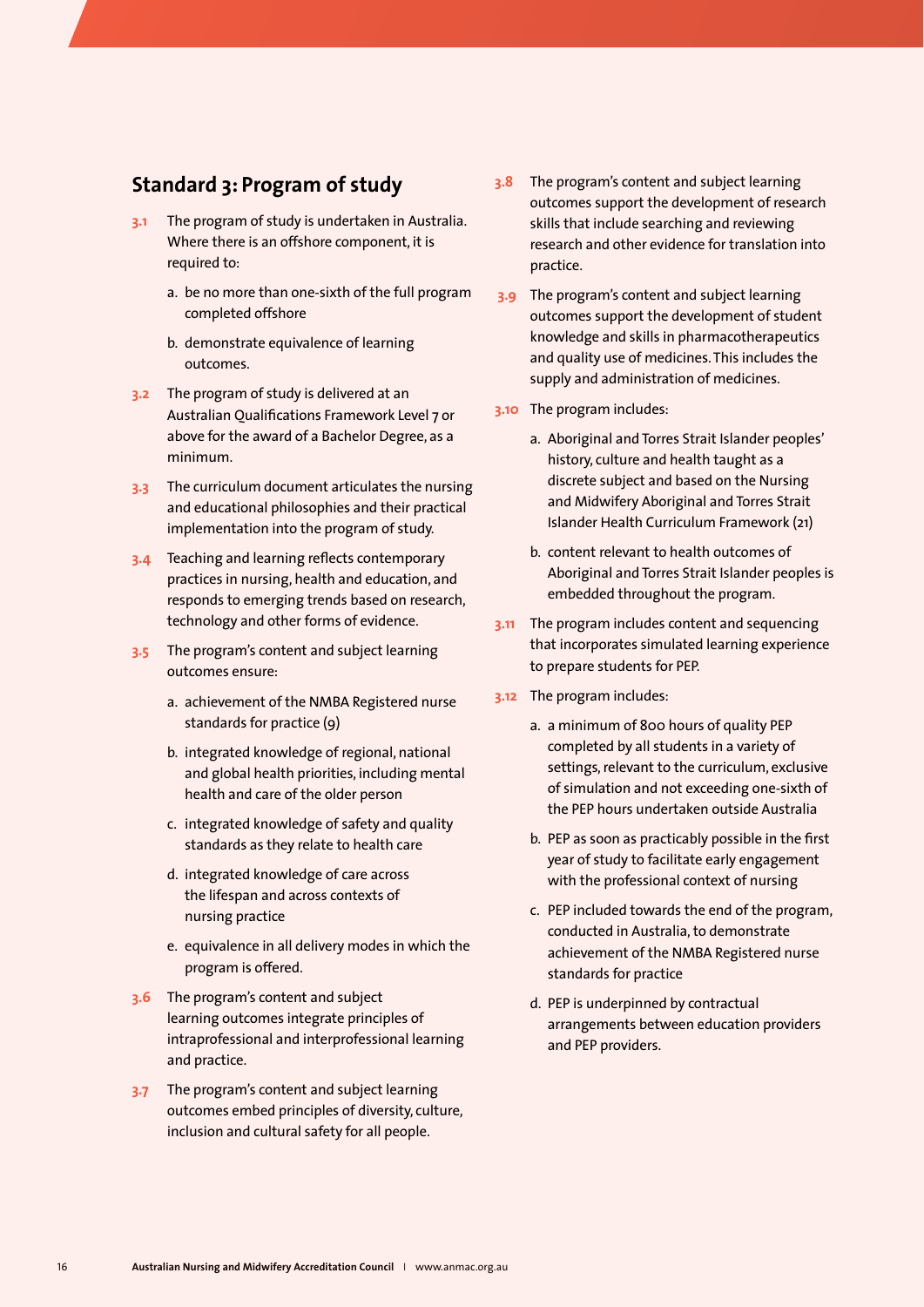- <span id="page-18-0"></span>**3.13** The program's resources are sufficient to facilitate student achievement of the NMBA Registered nurse standards for practice, with attention to human and physical resources supporting all teaching and learning environments, including simulated practice and PEP.
- **3.14** Staff teaching into the program:
	- a. are qualified and experienced to deliver the subjects they teach
	- b. are registered nurses where the subject relates to nursing practice
	- c. hold one qualification higher than the program of study being taught.

### **Standard 4: Student experience**

- **4.1** Program information provided to students is relevant, timely, transparent and accessible.
- **4.2** Student academic learning needs are identified and supported by the education provider.
- **4.3** Students are informed of, and have access to, grievance and appeals processes.
- **4.4** Students are informed of, and have access to, pastoral and/or personal support services.
- **4.5** Students are represented on program advisory and decision-making committees.
- **4.6** Student experiences have equity and diversity principles observed and promoted.
- **4.7** Student experiences across all teaching and learning environments are monitored and evaluated regularly with outcomes informing program quality improvement.

### **Standard 5: Student assessment**

- **5.1** The program's learning outcomes and assessment strategies are aligned.
- **5.2** The program's subject learning outcomes, with associated subject assessments, are clearly mapped to the NMBA Registered nurse standards for practice.
- **5.3** The integrity of the program's theoretical and clinical assessments is ensured through the use of contemporary, validated assessment tools, modes of assessment, sampling and moderation processes.
- **5.4** The program's assessments include the appraisal of competence in pharmacotherapeutics and the quality use of medicines.
- **5.5** The program has formative and summative assessments that enhance learning and inform student progression. The summative assessment appraises competence against the NMBA Registered nurse standards for practice before successful completion of the program.
- **5.6** The education provider is ultimately accountable for the assessment of students in relation to their PEP.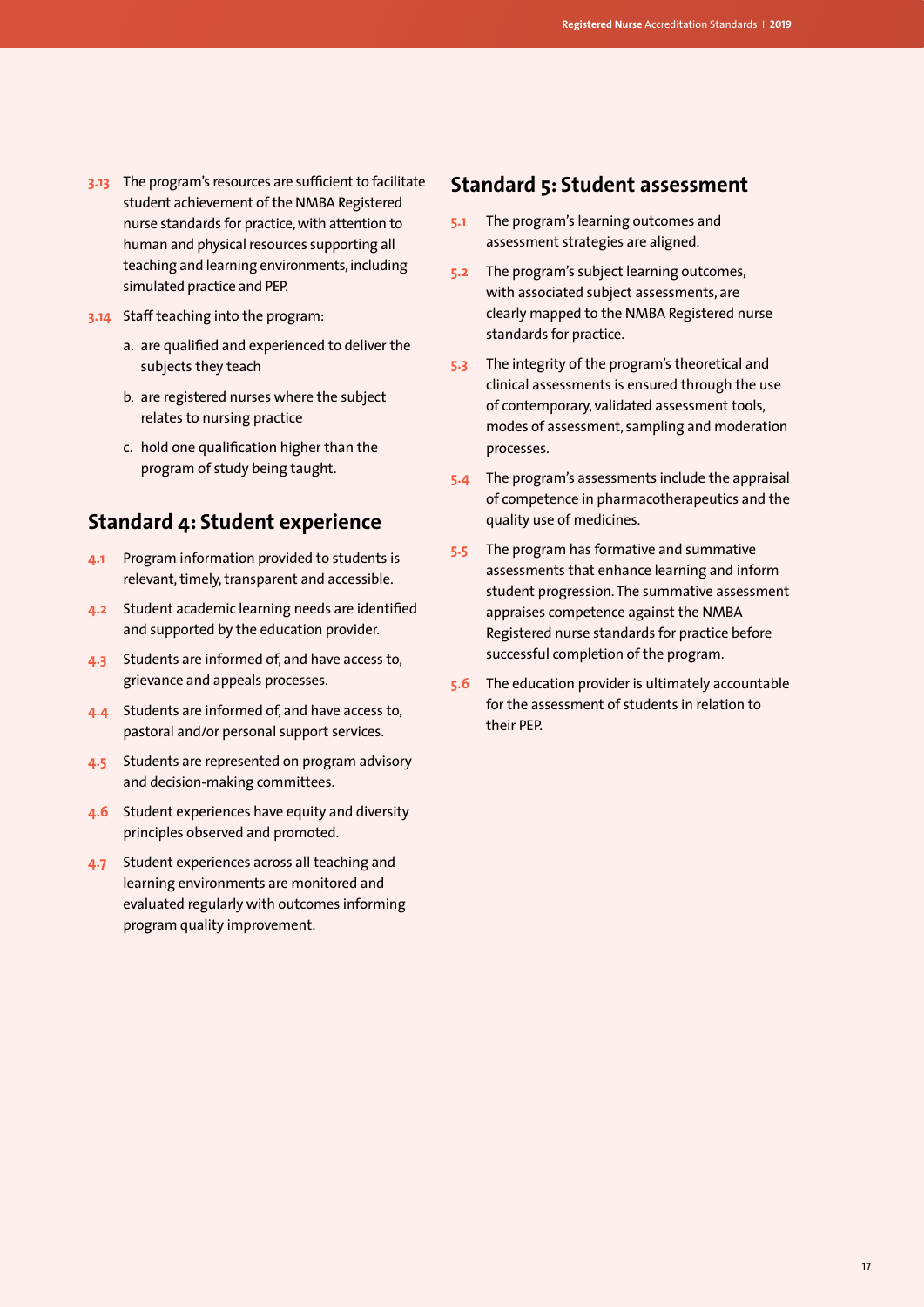## <span id="page-19-0"></span>**Reference list**

- 1. Australian Nursing and Midwifery Accreditation Council (ANMAC). Registered Nurse Accreditation Standards. 2012.
- 2. *Health Practitioner Regulation National Law Act 2009*, 2019.
- 3. Australian Health Practitioner Regulation Agency (AHPRA). Procedures for the development of accreditation standards. 2014.
- 4. Council of Australian Governments (COAG). Best Practice Regulation: A guide for Ministerial Councils and National Standard Setting Bodies. 2007.
- 5. ANMAC. Protocol for the review and development of accreditation standards. 2017.
- 6. Nursing and Midwifery Board of Australia. Registration standard: English language skills. 2019.
- 7. State of Victoria Department of Health and Human Services. The Best Practice Clinical Learning Environment Framework: Delivering quality clinical education for learners. 2016.
- 8. Nursing and Midwifery Council. Realising professionalism: Standards for education and training. Part 1: Standards framework for nursing and midwifery education. 2018.
- 9. NMBA. Registered nurse standards for practice. 2016.
- 10. Australian Institute of Health and Welfare (AIHW). Mental health services: In brief 2018. Cat. no. HSE 211. Canberra: AIHW. 2018.
- 11. Barry S, Ward L. Undergraduate Nursing Students' Understandings of Mental Health: A Review of the Literature. Issues in *Mental Health Nursing*. 2017 38(2).
- 12. Australian Institute of Health and Welfare and Commonwealth Department of Health and Family Services. First Report on National Health Priority Areas 1996. AIHW Cat. No. PHE 1. Canberra: AIHW and DHFS. 1996.
- 13. Ashley C. Improving the mental health literacy of the future nursing workforce: Literature Review. Canberra: Australian College of Mental Health Nurses. 2018.
- 14. Australian College of Mental Health Nurses (ACMHN). National Framework for mental health content in pre-registration nursing programs 2018. ACMHN. 2018.
- 15. AIHW. Mental health services-in brief2019. Cat. no. HSE 228. Canberra AIHW. 2019
- 16. Senate Community Affairs Committee. Accessibility and quality of mental health services in rural and remote Australia. 2018.
- 17. COAG. The Fifth National Mental Health and Suicide Prevention Plan. 2017.
- 18. Siggins Miller Consultants, Adelaide. Promoting Quality in Clinical Placements: Literature review and national stakeholder consultation. Health Workforce Australia. 2012.
- 19. NMBA. Fact sheet: For education providers on student registration. 2019.
- 20. AHPRA. Guidelines for mandatory notifications. 2014.
- 21. Congress of Aboriginal and Torres Strait Islander Nurses and Midwives (CATSINaM). Nursing and Midwifery Aboriginal and Torres Strait Islander Health Curriculum Framework. 2017.